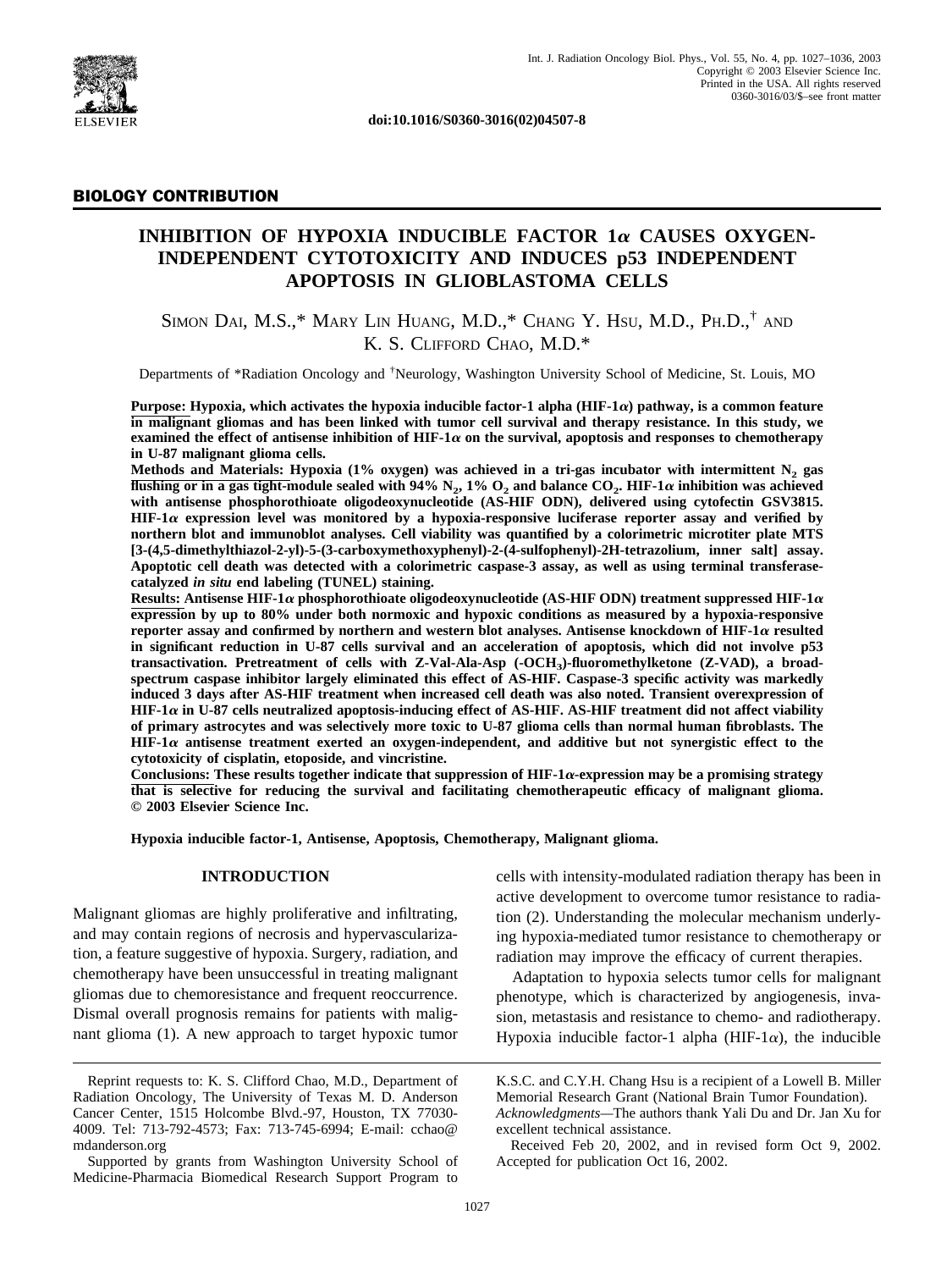subunit of the heterodimeric transcription factor HIF-1, plays key roles during the pathophysiologic adaptation of tumor cells  $(3)$ . HIF-1 $\alpha$  messenger ribonucleic acid (mRNA) is constitutively expressed but its protein is quickly degraded under normoxic condition [\(4, 5\).](#page-9-0) Accumulation of HIF-1 $\alpha$  protein increases instantly and exponentially in response to physiologic hypoxia through the inactivation of an oxygen-dependent HIF-1 $\alpha$  prolyl hydroxylase [\(4–9\)](#page-9-0). Genes that are transcriptionally activated by HIF-1 play important roles in glucose metabolism, cell proliferation, angiogenesis, cell survival, and apoptosis. Overexpression of HIF-1 $\alpha$  and its downstream genes such as glucose transporter type 1 (Glut-1) and vascular endothelial growth factor (VEGF) have been identified as markers of treatment failure and poor prognosis in many cancers including malignant glioma, head and neck, cervical, breast, and prostate cancers [\(3\)](#page-9-0). In glioblastoma multiforme (World Health Organization grade IV malignant glioma), HIF-1 $\alpha$ overexpression was associated with poor survival [\(10\).](#page-9-0) Enhanced HIF-1 $\alpha$  expression coincides with accelerated trophoblast growth and proliferation during human early em-bryo development [\(11\),](#page-9-0) and absence of HIF-1 $\alpha$  expression in mouse embryonic stem (ES) cells retards solid tumor formation [\(12\)](#page-9-0). In the present study, using antisense oligodeoxynucleotide (ODN) specifically targeting the expression of HIF-1 $\alpha$  mRNA, we were able to establish that disruption of HIF-1 $\alpha$  expression selectively reduces survival and facilitates apoptosis in malignant glioma cells. Unlike other conventional measures, the tumoricidal effect of HIF-1 $\alpha$  inhibition is independent of tumor oxygenation.

## **METHODS AND MATERIALS**

#### *Cell culture and hypoxia treatment*

The human glioma U-87 MG, human embryo fibroblast MRC-5 cell lines were obtained from the American Type Culture Collection (Manassas, VA). Human glioma cell lines LN-18, LN-229 and LNZ-308 were kindly provided by Dr. de Tribolet of Center Hospitalier Universitaire Vaudois (Lausanne, Switzerland). Rat primary astrocytes were prepared as follows: 1–2-day-old Sprague-Dawley rat brain cortex was loosely homogenized with 25 mL Dulbecco's modified Eagle's medium (DMEM) culture medium containing 10% fetal bovine serum, filtered with  $80-\mu$  nylon mesh and centrifuged at 1,000 rpm for 10 min. The pellets were washed twice with the culture medium. The cells were plated into 75-mm flasks (1.5 brains/flask) and incubated for 7–10 days until confluence. Cells were cultured in DMEM (Sigma Chemical Co., St. Louis, MO) supplemented with 10% fetal bovine serum, 100 unit/mL penicillin and 100  $\mu$ g/mL streptomycin at 37°C, in an atmosphere of 5% CO<sub>2</sub> and 21%  $O_2$  (normoxia). For hypoxia experiments, cells were exposed either in a Tri-gas hypoxia incubator (Forma Scientific, Marietta, OH) maintained with 1%  $O_2$ , 5%  $CO_2$ and 94%  $N_2$  under intermittent flushing with nitrogen, or flushed inside a gas-tight humidified module three times with a tri-gas mixture of 1%  $O_2$  5%  $CO_2$  and 94%  $N_2$  and then sealed and kept in a humidified incubator at 37°C.

#### *HIF-1 antisense and drug treatment*

The antisense HIF-1 $\alpha$  phosphorothioate ODN (AS-HIF) and sense control (S-HIF) sequences were described previously by others [\(11\).](#page-9-0) We, however, predicted the folding of HIF-1 $\alpha$  mRNA using RNADraw program and verified that the AS-HIF target sequence on HIF-1 $\alpha$  mRNA was indeed in an accessible loop structure. Unlabeled and 5-carboxyfluorescein (FAM dye)-labeled phosphorothioate ODNs were custom-synthesized and reverse-phase high-pressure liquid chromatography purified at IDT Inc. (Coralville, Iowa). Subconfluent U-87 glioma cells were incubated in serum containing medium with indicated concentration of antisense or sense ODNs premixed with cytofectin GSV3815 reagent (Glen Research, Sterling, VA) in Opti-MEM-I (Invitrogen, Grand Island, NY) at final cytofectin concentration of 2.5  $\mu$ g/mL as recommended by the manufacturer. In some experiments, repeated ODN treatment was given every 24 h for 3 days. We included sense ODN and vehicle only controls in all experiments. Cisplatin, etoposide and vincristine (Sigma) were prepared in stock concentrations of 1 mM, 1 mM and 1  $\mu$ M in sterile water, dimethyl sulfoxide, and sterile water, respectively. Drugs were mixed into culture medium at the time of application. The concentration ranges tested for cisplatin at 1–50 mM, etoposide at 0.5–25 mM and vincristine 0.5–25 nM, covered most clinically relevant concentrations for these drugs.

#### *Transient transfections and reporter luciferase assay*

HIF-1 $\alpha$  expression vector pcDNA3.1-HIF1 $\alpha$  was constructed by inserting the 3.4 kb fragment of HIF-1 $\alpha$  complementary deoxyribonucleic acid (cDNA) (a gift from Dr. G. Semenza) that contains the complete coding sequence between Kpn I and BamH I of the multiple cloning site (MCS) of pcDNA3.1(+) vector (Invitrogen). The pGL2 (Promega) –based HIF-1 $\alpha$  reporter plasmid pVEGF-Luc was a gift from Dr. A. Damert of Max Planck Institute. The p53 responsive plasmid, pBP100Luc, a luciferase reporter construct also based on pGL2, containing p53-binding sites  $(\sim 100$  bp) adopted from intron 1 of mdm2 gene, was a gift from Dr. N. Horikoshi. The control Renilla luciferase pRL-TK plasmid was from Promega. A 10:1 mixture of pVEGF-Luc and pRL-TK, 10:1 mixture of pBP100Luc and pRL-TK, or 10:10:1 mixture of pcDNA3.1-HIF1a, pVEGF-Luc and pRL-TK, was co-transfected into subconfluent U-87 cells seeded in 6-well or 12-well culture plates, by SuperFect reagent (Qiagen) at a concentration of 5  $\mu$ g/mL in the presence of 10% serum for 2 h followed by replacement with fresh medium. Luciferase expression was quantified with Dual Luciferase Assay System (Promega) using a TD-2 Luminometer (Turner Designs, Sunnyvale, CA).

#### *Northern blot analysis*

Total cellular RNA isolated using Trizol reagent (Invitrogen) was electrophoresed (10  $\mu$ g/lane) in 0.9% agarose gels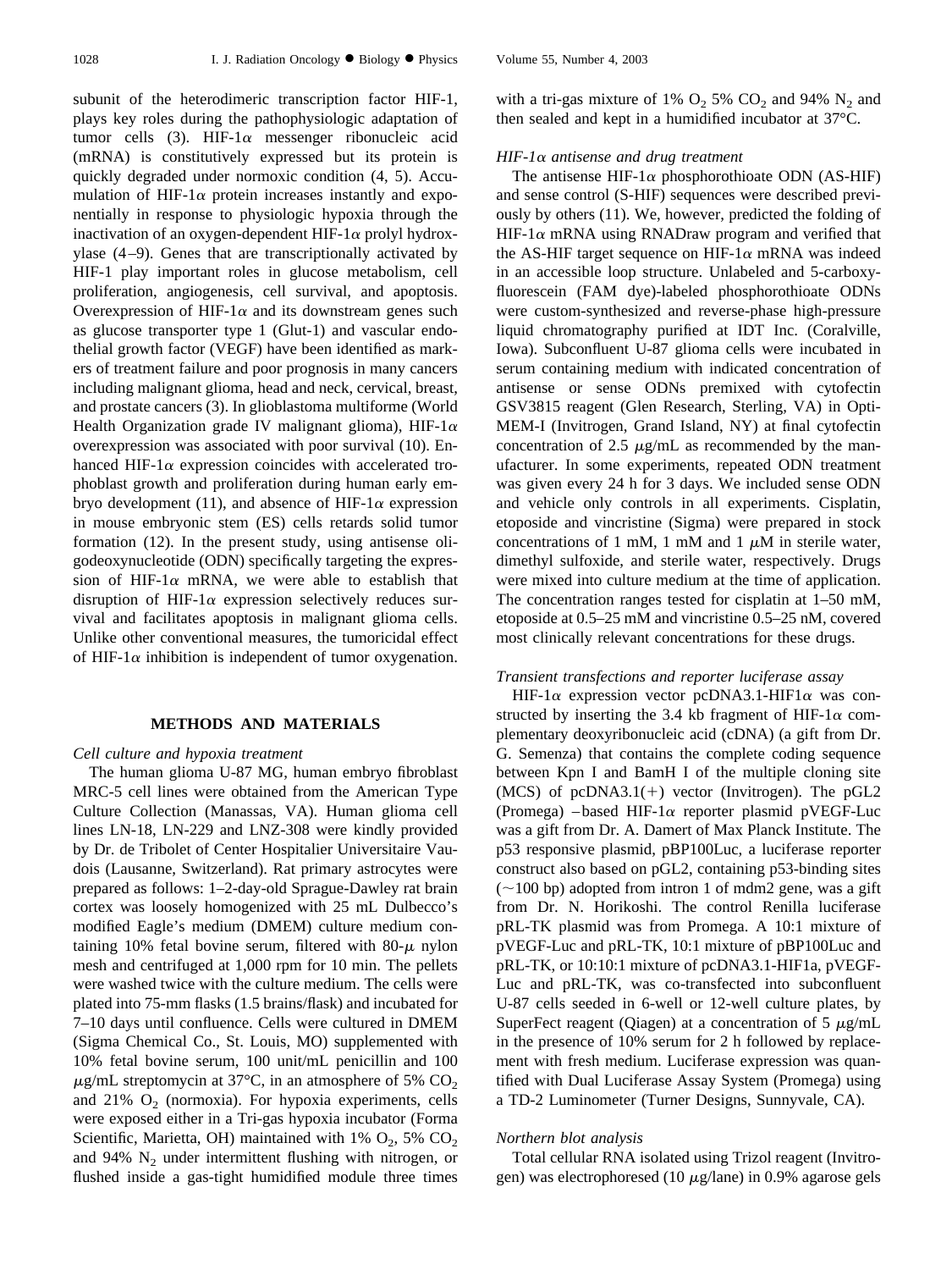containing 2.2 M formaldehyde and blotted onto positively charged GeneScreen Plus nylon membrane (DupontNEN, Boston, MA) by downward capillary transfer and fixed with UV crosslinking. cDNA probes for HIF-1 $\alpha$  (Gift of Dr. G. Semenza), HIF-2 $\alpha$  (Gift of Dr. S. McKnight), Glut-1 (IM-AGE clone# 540862), VEGF (IMAGE clone# 850729) and  $\beta$ -actin (ClonTech, Palo Alto, CA) were labeled with  $\alpha$ -[<sup>32</sup>P]-deoxycytidine triphosphate (DupontNEN) using Prime-a-Gene Random Priming kit (Promega). Filters were prehybridized for 1 h in aqueous hybridization buffer followed by hybridization for 12 h at 68°C. Filters were then washed at  $68^{\circ}$ C once in  $0.5 \times$  saline sodium citrate (SSC), 0.1% sodium dodecyl sulfate (SDS) for 10 min, and then twice in  $0.1 \times$  SSC,  $0.1\%$  SDS for 5 min. Images were captured from exposed Storage Phosphor Screen with a Storm PhosphorImager (Molecular Dynamics, Sunnyvale, CA). For reprobing, filters were stripped of bound radioactivity in 10 mM Tris-Cl, pH 7.4, 0.2% SDS at 75°C for 2 h.

#### *Assay for cell viability*

*In vitro* cell viability was determined by a colorimetric MTS [3-(4,5-dimethylthiazol-2-yl)-5-(3-carboxymethoxyphenyl)-2-(4-sulfophenyl)-2H-tetrazolium, inner salt] assay. Cells  $(1 \times 10^4)$  were plated in triplicate in 24-well culture plate and allowed to attach overnight before treatments were applied. After treatment, the number of viable cells was determined by measuring absorbance at 490 nm using an Elx800 universal microplate reader (BioTek, Burlington, VT) following bio-reduction by intracellular dehydrogenases of the tetrazolium compound MTS (Promega, Madison, Wisconsin) in the presence of the electron-coupling reagent phenazine methosulfate.

# *Terminal transferase-catalyzed in situ end labeling (TUNEL) assay*

A modified TUNEL assay was performed using Apoptag kit (Intergen, Purchase, NY) according to manufacturer's instructions. Cells were cultured and treated directly on chamber slides. After fixing with 10% formalin in phosphate-buffered saline (PBS), pH 7.4 for 10 min at room temperature, cells were permeabilized with ethanol:acetic acid 2:1 for 5 min. Terminal deoxynucleotidyl transferase labeling of fluorescence-labeled nucleotides was performed at 37°C in a humidified chamber for 1 h.

#### *Caspase-3 activity assay*

Caspase-3 activity was determined with a colorimetric CaspACE Assay System (Promega) following the manufacturer's instructions. Briefly, treated cells were incubated with or without Z-VAD (Biomol, Plymouth Meeting, PA), a broad-spectrum caspase inhibitor, for 24 h before cell lysate was prepared. The cell lysate was incubated with 50  $\mu$ M Ac-DEVD-p-nitroanilide, a caspase-3 substrate, for 4 h at 37°C. The amounts of released p-nitroanilide were measured in a micro titer plate reader at 405 nm. Protein concentrations in cell lysate were determined with a BioRad protein assay reagent on a microplate reader using bovine

serum albumin as the standard. Specific caspase activities were expressed as fmol pNA released/h/ $\mu$ g protein.

#### *Immunoblot analysis*

Nuclear proteins were prepared for the detection of HIF- $1\alpha$ . Cells were washed twice with PBS, resuspended in buffer A (10 mM HEPES-KOH [pH 7.8], 10 mM KCl, 0.1 mM ethylenediaminetetraacetic acid [EDTA] [pH 8.0], and 0.1% Nonidet P-40 [NP-40], 1 mM dithiothreitol [DTT], 1 mM orthovanadate, 2 mM phenylmethylsulfonyl fluoride [PMSF]), and mixed by vortexing. Cell nuclei were recovered by centrifugation at 500  $\times$  g for 5 min. The pellet was resuspended in buffer C (50 mM HEPES-KOH [pH 7.8], 420 mM KCl, 0.1 mM EDTA [pH 8.0], 5 mM  $MgCl<sub>2</sub>$ , and 20% glycerol, 1 mM DTT, 1 mM orthovanadate, 2 mM PMSF, 1  $\mu$ g/mL leupeptin, 1  $\mu$ g/mL aprotinin and 1  $\mu$ g/mL pepstatin) and gently mixed at 4°C for 30 min. After centrifugation at 14,000  $\times$  g at 4<sup>o</sup>C for 30 min, the supernatant containing the nuclear protein fraction was recovered and immediately frozen on dry ice and stored at –80°C. Protein concentrations were determined as described above. Fifty microgram per lane nuclear proteins were resolved by 12% and 8% sodium dodecyl sulfate–polyacrylamide gel electrophoresis (SDS-PAGE), respectively, transferred to nitrocellulose, and blocked with 5% nonfat milk for 1 h. The filters were then incubated with 1:200 diluted mouse anti-HIF-1 $\alpha$  monoclonal antibody (BD Transduction Laboratories, Lexington, KY), 1:500 rabbit anti-p21 or 1:500 mouse anti-Bcl-2 monoclonal antibodies (Santa Cruz Biotechnology, Santa Cruz, CA), followed by washing and incubation with peroxidase-conjugated anti-mouse or anti-rabbit IgG. The blots were then visualized using an enhanced chemiluminiscence kit (Amersham, Uppsala, Sweden).

## **RESULTS**

FAM dye-labeled AS-HIF phosphorothioate ODN in solution failed to enter U-87 cells as expected, even at high concentrations. Packaged with cytofectin GSV 3815, a cationic lipid formulated with the fusogenic lipid dioleoylphosphatidyliethanolamine, the labeled ODN was readily taken up by U-87 cells. At  $0.017 \mu M$ , approximately 35% of cells showed intense nuclear labeling after 24 h. At least 95% of cells were labeled at a concentrations of 0.25  $\mu$ M or above. The fluorescence appeared mainly in the nuclei, with other compartments and organelles weakly labeled. The effective dose of cytofectin at  $2.5 \mu g/mL$  was not toxic to U-87 cells, as analyzed by visual inspection and repeated MTS cell viability assays (data not shown).

Inhibition of HIF-1 $\alpha$  transactivation was measured as drop in the relative light unit (RLU) in U-87 cells cotransfected with a hypoxia-responsive firefly luciferase reporter and a constitutive low-expression renilla luciferase reporter plasmids. No inhibition of HIF reporter activity was seen with S-HIF treatment at concentrations up to  $1 \mu M$ . At 0.05  $\mu$ M, the AS-HIF treatment achieved 75% and 76% reporter activity inhibition under normoxia and hypoxia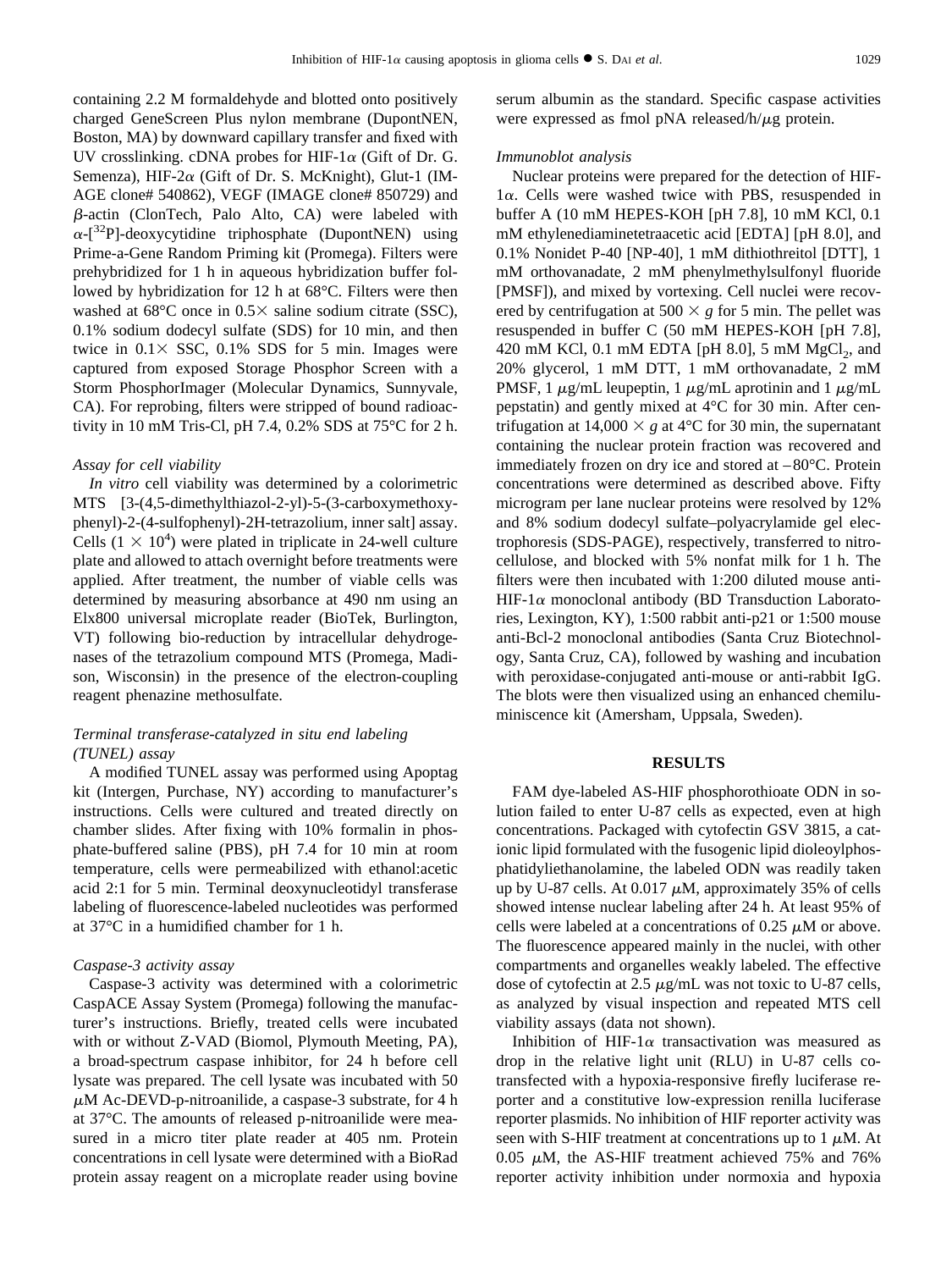<span id="page-3-0"></span>

Fig. 1. Antisense inhibition of HIF-1 $\alpha$  expression and transactivation. (a)  $2.5 \times 10^5$  U-87 cells/well were seeded onto 6-well culture plates, allowed to attach overnight, and then transiently transfected with HIF-1 $\alpha$  reporter pVEGF-Luc and control vector pRL-TK. 24 h later, cells were treated with AS-HIF or S-HIF ODN at 0.017, 0.05, 0.10, 0.25 or 1.0  $\mu$ M, or vehicle alone. Hypoxia started 4 h after the initiation of ODN treatment and last for 16 h. Relative luciferase activity is quantified as the ratio of amount of firefly luciferase light to that of renilla luciferase. Plotted data represent the mean of three independent experiments. (b) Subconfluent U-87 cells in T-75 culture flasks were treated with 0.25  $\mu$ M AS-HIF (*AS*), S-HIF (*S*), or vehicle (*CK*) for 4 h followed by 16-h exposure to hypoxia or normoxia. Top: Ten microgram total RNAs were electrophoresed on formaldehyde agarose gel and analyzed for HIF-1 $\alpha$ , Glut-1, VEGF, HIF-2 $\alpha$  or  $\beta$ -Actin mRNA by northern blots as described in "Methods and Materials." Lower: 50  $\mu$ g/lane nuclear proteins resolved on SDS-PAGE were immunoblotted with anti-HIF-1 a monoclonal antibody as described in "Methods and Materials." (c) 50% confluent U-87 cells were treated with  $0.25 \mu$ M AS-HIF or S-HIF ODN. Cells were harvested at 0, 24, 48, 72 and 96 h after ODN treatment and total RNAs were extracted analyzed for HIF-1 $\alpha$  mRNA. Lower panel shows ethidium bromide stain of total RNAs on nylon blot.

 $(1\% \text{ O}_2)$ , respectively. Significant inhibition of HIF reporter activity was achieved with AS-HIF concentrations ranging from 0.05  $\mu$ M to up to 1  $\mu$ M. The degree of inhibition was comparable between normoxic and hypoxic conditions at these concentrations (Fig. 1A).

The primary antisense action for phosphorothioate ODNs is believed to be through ribonuclease H–mediated mRNA cleavage [\(13\)](#page-9-0). Next, we determined if AS-HIF-1 $\alpha$  indeed

caused targeted HIF-1 $\alpha$  mRNA depletion in Northern blot analyses. HIF-1 $\alpha$  mRNA level was largely depleted by 0.25  $\mu$ M AS-HIF within 24 h under hypoxic as well as normoxic conditions. Because the VEGF promoter used in the luciferase reporter assay contains both HIF-1 and HIF-2 binding sites, we also determined whether the AS-HIF-1 $\alpha$  also interfered with HIH-2 $\alpha$  expression. As shown in Fig. 1B, HIF-2 $\alpha$  mRNA level was unaffected by the same HIF-1 $\alpha$ -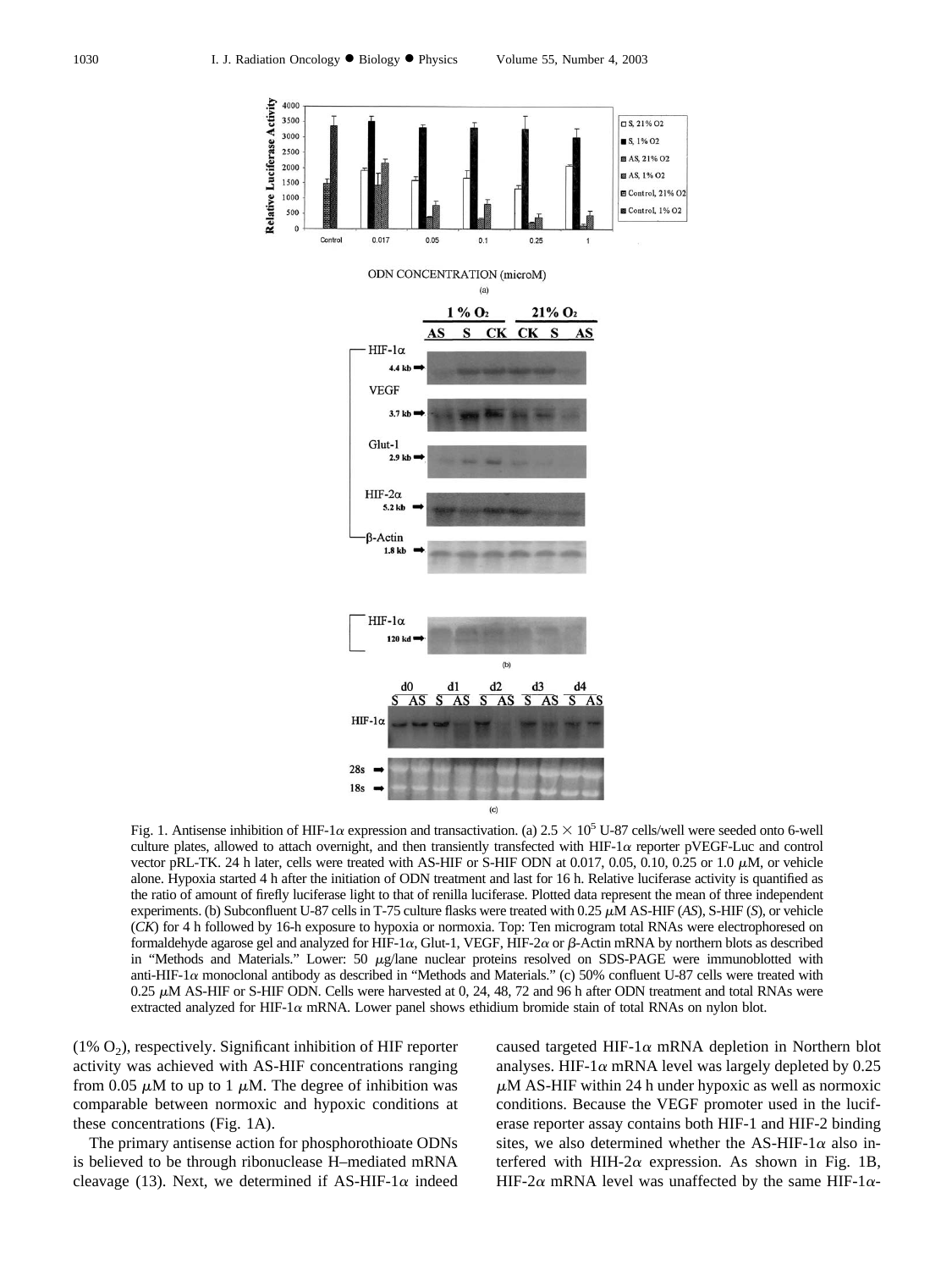specific antisense treatment. In a time course study, HIF-1 $\alpha$ mRNA level did not recover until 4 days after the antisense treatment ([Fig. 1C](#page-3-0)). The antisense inhibition of HIF-1 $\alpha$ transactivation was further supported by results derived from western blot for HIF-1 $\alpha$  as well as northern blot for VEGF and Glut-1. AS-HIF suppressed HIF-1 $\alpha$  protein levels under both hypoxia and normoxia. Noticeably, unphosphorylated HIF-1 $\alpha$  (lower molecular weight band) content was absent in AS-HIF treated hypoxic cells. We notice that in AS-HIF treated cells, VEGF and Glut-1 mRNA level was still induced by hypoxia but to a lesser extent, consistent with the fact that VEGF and Glut-1 genes respond to the transcription promotion of both HIF-1 and HIF-2 ([Fig. 1B\)](#page-3-0).

AS-HIF treatment negatively affected U-87 glioma cell viability. Within 4 days of the antisense treatment, survival was significantly reduced at concentration above  $0.05 \mu M$ , as measured by MTS cell viability assay. At 0.25  $\mu$ M, there were approximately 60% and 75% reduction in the number of viable cells under hypoxic and normoxic conditions respectively. No significant reduction in cell viability was seen in sense ODN (S-HIF) treated groups as compared to vehicle-treated or untreated controls. There was a clear dose-dependent effect of AS-HIF on cell survival between  $0.017 \mu M$  and 1  $\mu M$  ([Fig. 2A](#page-5-0)). The AS-HIF effect on cell death was apparent 2–3 days after treatment. Significant decrease in cytoskeleton and increase in cell surface blebbing were observed in cells treated with  $0.25 \mu$  77 AS-HIF for 48 h (data not shown).

The constitutive expression of HIF-1 $\alpha$  mRNA in normal and cancer cells [\(4\)](#page-9-0) raised the concern that the AS-HIF effect on cell viability may be indiscriminate between normal and cancer cells. We therefore tested the growth inhibitory effect of AS-HIF on normal human fibroblasts MRC-5 as well as rat primary astrocytes. The rat HIF-1 $\alpha$  coding sequence has been published (Genbank #U22373) and AS-HIF target sequence in rats is the same as in humans. HIF-1 $\alpha$  mRNA was abundantly expressed in rat primary astrocytes and was also detected in MRC-5 fibroblasts. A single dose of 0.25  $\mu$ M AS-HIF treatment for 24 h effectively knocked down HIF-1 $\alpha$  mRNA level in both cells ([Fig. 2B](#page-5-0)). Comparing with S-HIF and vehicle treatment for three consecutive days, survival of rat normal astrocytes was not affected by AS-HIF. In fact, we observed slight increase in cell number in AS-HIF treated rat astrocytes. The reason for this increase is unknown. The difference in cytotoxicity between U-87 glioma cells and MRC-5 normal fibroblasts appeared to be dose-dependent. MRC-5 cell viability was unaffected by AS-HIF at  $0.05 \mu$ M, whereas only 30% U-87 cells survived the 3-day treatment. At concentration of 0.25  $\mu$ M or below, S-HIF control had minimal effect on survival of MRC-5 cells. Toxicity of S-HIF increased at concentrations at  $1 \mu M$  or higher, which is not unusual for nonspecific effect of phosphorothioate ODN ([Fig. 2C\)](#page-5-0).

We then investigated whether AS-HIF induced cell death involved caspase activation. AS-HIF activation of caspase-3

in U-87 cells was confirmed by a specific caspase-3 colorimetric assay using Ac-DEVD-p-nitroanilide as substrate. At 48 and 96 h caspase-3 activity was 5- to 6-fold higher in AS-HIF than S-HIF and vehicle-treated cells ([Fig. 2D\)](#page-5-0). Z-VAD virtually blocked AS-HIF activation of caspase-3 ([Fig. 2D\)](#page-5-0). An increase in DNA fragmentation accompanied AS-HIF activation of caspase-3. Approximately 16% AS-HIF treated cells stained positive for DNA strand breaks based on TUNEL stain at 72 h post treatment as compared to less than 2% in S-HIF and vehicle treated cells [\(Fig. 2E\)](#page-5-0). Z-VAD treatment also reduced AS-HIF-induced U-87 cell death by 80% ([Fig. 2F](#page-5-0)). Because S-HIF and vehicle had little effects in activating caspase-3 ([Fig. 2D\)](#page-5-0), Z-VAD was not expected to have much impact on cell survival in cells treated with S-HIF or vehicle as shown in [Fig. 2F](#page-5-0).

U-87 glioma cells express wild-type p53 [\(14\).](#page-9-0) We explored the involvement of p53 in the AS-HIF-mediated caspase-dependent apoptosis by analyzing p53 transactivation with a p53-responsive luciferase reporter pBP100 as well as the expression of p53 target genes, namely p21 and Bcl-2 using western blot. The p53 reporter assay was validated by a 3.5- and 3.1-fold induction of relative luciferase activity in U-87 cells exposed to 5  $\mu$ M camptothecin for 24 h under normoxia and hypoxia, respectively. Hypoxia (24 h at 1%  $O_2$ ) did not induce p53 response, neither did 24 h AS- or S-HIF treatments at concentrations of 0.05  $\mu$ M and 0.25  $\mu$ M [\(Fig. 3\)](#page-6-0). We also compared the effects of AS-HIF on cell survival in four glioma cell lines, namely U-87, LN-18, LN-229 and LN-Z308. U-87 possesses a wild type p53. LN-18 and LN-229 express mutant p53s whereas LN-Z308 is a deletion/translocation heterozygote [\(14\).](#page-9-0) Percent survival after 0.25  $\mu$ M AS-HIF treatment for 3 days were 45%, 61%, and 55% for U-87, LN-229 and LN-Z308, respectively. Overall, we found no correlation between p53 status and the AS-HIF effect on survival of glioma cells.

To study the role of HIF-1 $\alpha$  in promoting glioma cell survival, we transiently transfected U-87 cells with a  $pcDNA3.1-HIF1\alpha$  expression vector. Transfected cells showed 4- and 2.6-fold higher HIF reporter response under normoxia and hypoxia, respectively, as compared to pcDNA3.1 empty vector-transfected cells ([Fig. 4A](#page-7-0)). Hypoxia protects glioma cells against the cytotoxicity of chemotherapeutic agents. In U-87 cells transfected with control vector pcDNA3.1, cisplatin, etoposide, and vincristine were effective in reducing U-87 cell population by approximately 50% at 5  $\mu$ M, 0.5  $\mu$ M and 0.5 nM, respectively under normoxic condition. However, a 4-h precondition at 1%  $O_2$ before adding these chemotherapeutic agents followed by a 48-h incubation under 1%  $O_2$ , the concentrations required to achieve the similar level of cell population reduction were increased to approximately 25  $\mu$ M, 10  $\mu$ M, and 5 nM, respectively. Overexpressing HIF-1 $\alpha$  protected U-87 cells against the effect of chemotherapy drugs. U-87 cells over expressing HIF-1 $\alpha$  were found to be resistant to the killing effect of cisplatin, etoposide and vincristine to similar extent as control vector-transfected cells under hypoxia [\(Fig. 4B\)](#page-7-0).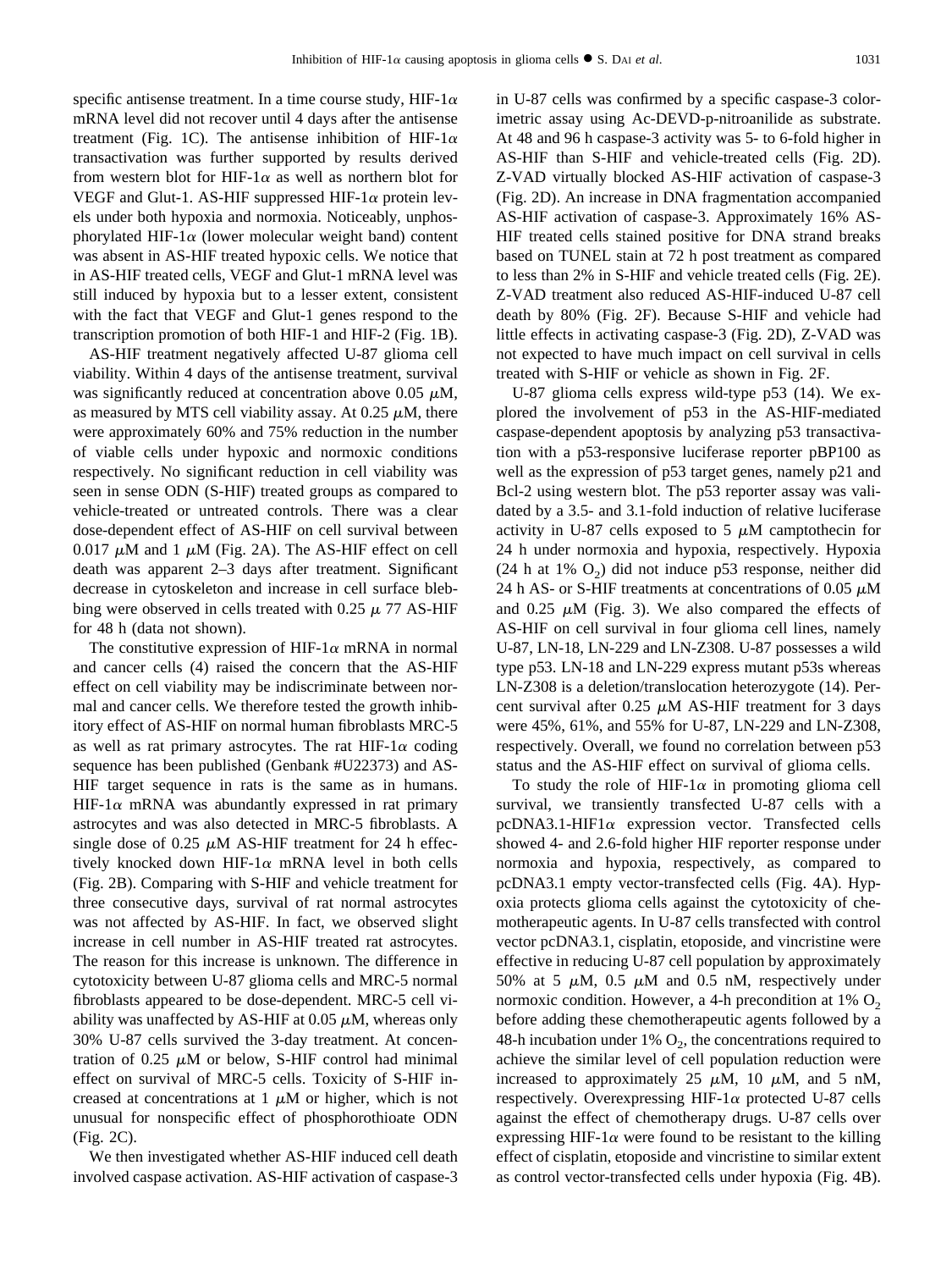<span id="page-5-0"></span>

Fig. 2. AS-HIF suppresses U-87 glioma cell survival and induces caspase-dependent apoptosis. (a)  $1 \times 10^4$  cells/well were seeded on 24-well culture plates and allowed to attach and adapt to either normoxic or hypoxic culture conditions overnight. Normoxic and hypoxic cells were then treated with  $0.017$ ,  $0.05$ ,  $0.25$  and  $1 \mu M$  of AS-HIF or S-HIF, or vehicle alone. Viable cell numbers were determined 4 days after receiving ODN treatment by MTS assay as described in "Methods and Materials." Data are plotted as percent survival using vehicle control cells as 100%. (b) Subconfluent rat primary astrocytes or MRC-5 human fibroblasts were treated with  $0.25 \mu$ M AS-HIF, S-HIF, or vehicle for 24 h under normoxia. Total RNAs were extracted and 10  $\mu$ g total RNA/lane were subjected to northern blot analysis for HIF-1 $\alpha$ mRNA as described in "Methods and Materials." (c)  $1 \times 10^4$  cells/well of U-87 glioma cells, MRC-5 fibroblasts or rat primary astrocytes were seeded on 24-well culture plates and allowed to attach and adapt to hypoxic or normoxic culture condition overnight. Cells were then treated with AS-HIF or S-HIF ODN at given concentrations, or vehicle alone daily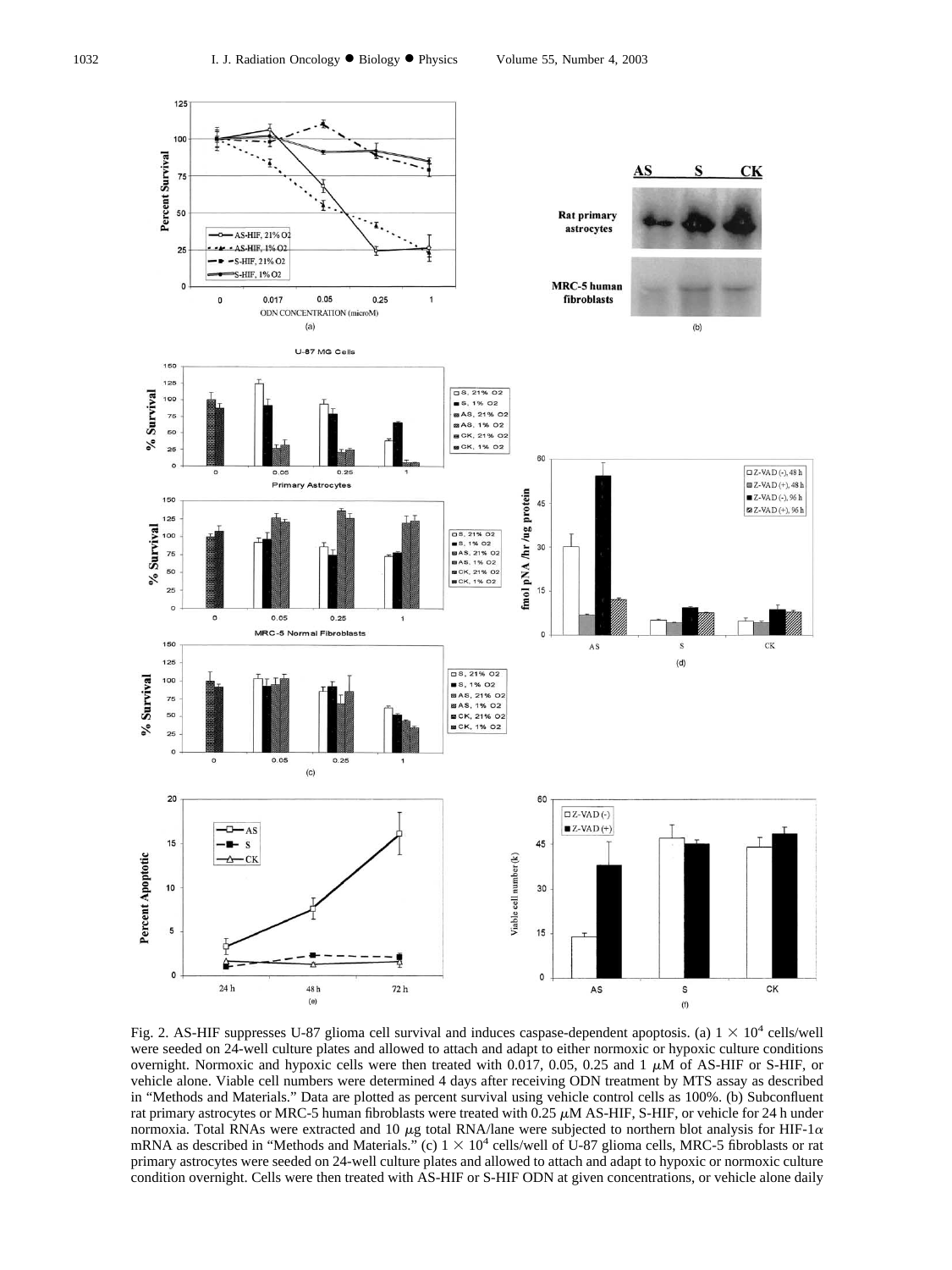<span id="page-6-0"></span>

Fig. 3. AS-HIF treatment does not lead to p53 upregulation.  $2 \times$ 10<sup>5</sup> U-87 cell/well seeded on 6-well culture plates were cotransfected with 10:1 mixture of pBP100-Luc and pRL-TK. Twenty-four hours later, cells were exposed to the indicated concentrations of AS- or S-HIF, vehicle alone, or vehicle with  $5 \mu$ M camptothecin. Hypoxia started at 4 h after the addition of ODNs or drug and lasted for 24 h. Relative luciferase activity is quantified as the ratio of amount of firefly luciferase light to that of renilla luciferase. Plotted data represent the mean of three independent experiments.

The implication of HIF-1 $\alpha$  overexpression in tumor malignancy and resistance to therapies led us to hypothesize that HIF-1 $\alpha$  may be directly involved in hypoxic protection against cytotoxic chemotherapy and depleting HIF-1 $\alpha$ might overcome hypoxia-induced chemoresistance. To test this hypothesis, we pretreated U-87 cells with various concentrations of AS-HIF, S-HIF at concentrations of  $0.05 \mu M$ , 0.10  $\mu$ M, 0.25  $\mu$ M, or vehicle for 24 h then subjected cells to  $1\%$  O<sub>2</sub> hypoxia for 4 h before applying various concentrations of cisplatin, etoposide and vincristine. In all AS-HIF concentrations, we found that when normalized sense control, the effects of HIF-1 $\alpha$  antisense and chemotherapy drugs on tumor cell survival were additive in nature and no synergistic interaction could be established. [Figure 5](#page-8-0) shows the results of hypoxic U-87 cells treated with  $0.25 \mu M$ AS-HIF plus 5  $\mu$ M cisplatin, 5  $\mu$ M etoposide, or 0.5 nM vincristine. Similar trend was observed at various chemotherapy dose levels (data not shown). Interestingly, the tumoricidal effect of AS-HIF was not attenuated by hypoxia, either given alone or in combination with the three drugs. Pretreatment with  $0.25 \mu M$  AS-HIF combined with 5  $\mu$ M cisplatin, 5  $\mu$ M etoposide, or 0.5 nM vincristine achieved significant suppression of hypoxic tumor cell number by 78%, 82% and 67%, respectively.

#### **DISCUSSION**

#### *AS-HIF effect is oxygen independent*

In this study, we demonstrated an effective antisense strategy that successfully knocks down HIF-1 $\alpha$  expression under both normoxic and hypoxic conditions in U-87 glioma cells. HIF-1 $\alpha$  protein is constitutively expressed but quickly degraded beyond detection in most cells under normal condition [\(6\)](#page-9-0). The reason for the existence of such seemingly wasteful process is not understood. HIF-1 $\alpha$  and HIF pathway related genes are highly conserved in vertebrates from *Caenorhabditis elegans* to humans [\(9, 15\)](#page-9-0). Permanent loss of HIF-1 expression as seen in HIF-1 $\alpha$ knockout mouse is lethal [\(12\),](#page-9-0) and antisense knockdown of HIF-1 $\alpha$  mRNA expression reduces proliferation of PC12 cells [\(16\).](#page-9-0) Nevertheless, loss of ability to induce HIF-1 $\alpha$ under hypoxia is tolerated in some cells such as Hepa1c4 cells [\(17\).](#page-9-0) Beyond an extremely rapid response mechanism to hypoxic stress, maintaining basal level HIF-1 $\alpha$  expression may be essential to cellular function, especially so for rapidly growing tumor cells. We showed that significant inhibition of HIF reporter activity was achieved with AS-HIF concentrations ranging from 0.05  $\mu$ M to up to 1  $\mu$ M. U-87 cells treated with 0.05  $\mu$ M of AS-HIF showed reduction in luciferase reporter activity by 75 and 76% under normoxia and hypoxia  $(1\% \text{ O}_2)$ , respectively. Thus, the antisense strategy to knock down HIF employed in the present study is independent of oxygen tension. It should be noted, however, that the ability of hypoxia to induce HIF function was still partially preserved even with HIF antisense knockdown. It is therefore plausible that the suppression of basal HIF-1 $\alpha$  expression by AS-HIF likely accounts for its oxygen-independent effects. The VEGF promoter used in the luciferase reporter assay contains both HIF-1 and HIF-2 binding sites. However, the AS-HIF-1 $\alpha$  used in the present study was specific for HIH-1 $\alpha$  and did not alter HIH-2 $\alpha$  expression suggesting the specificity of this antisense ODN.

## *AS-HIF caused glioma cell death and induced apoptosis*

Results from the present study indicate that the inhibition of HIF-1 $\alpha$  transactivation compromised cell viability and facilitate apoptosis through a caspase-dependent, but p53 independent mechanism in U-87 glioma cells. After 0.25  $\mu$ M AS-HIF treatment for 4 days, viable cell number de-

for three consecutive days. Viable cell numbers were measured by MTS assay on the fourth day, 24 h after last treatment. (d)  $1 \times 10^4$  U-87 cells/well seeded and treated as above on 24-well culture plates. 50  $\mu$ M general caspase inhibitor Z-VAD was added at the beginning of ODN treatment and was added again every 24 h. Caspase-3 activities were determined 3 days after the treatment. Experiments were conducted under normoxia. (e) Subconfluent U-87 cells were treated with  $0.25 \mu M$  AS-HIF or S-HIF ODN, or vehicle for 24 h and were then trypsinized.  $1 \times 10^6$  cells/well were seeded onto 6-well culture plates in sets of two, one of which were added 50 mM Z-VAD at seeding and added again 24 h late. Cell extracts were prepared at 24 and 48 h after seeding. Caspase-3 activity, in fmol pNA/h/mg protein, was determined by measuring the release of free p-nitroanilide from Ac-DEVD-p-NA, as described in "Methods and Materials." Experiments were conducted under normoxia. (f) Confluent U-87 cells cultured on 2-well glass chamber slides were treated with 0.25 mM AS-HIF or S-HIF ODN or vehicle alone. At 24, 48, and 72 h post treatment, slides were harvested for detection of DNA breakage by TUNEL assay as described in "Methods and Materials." Negative controls without biotinylated nucleotides were run for all samples. At least 500 cells were counted under microscope for each sample. Shown results are representative of at least three independent experiments. Experiments were conducted under normoxia.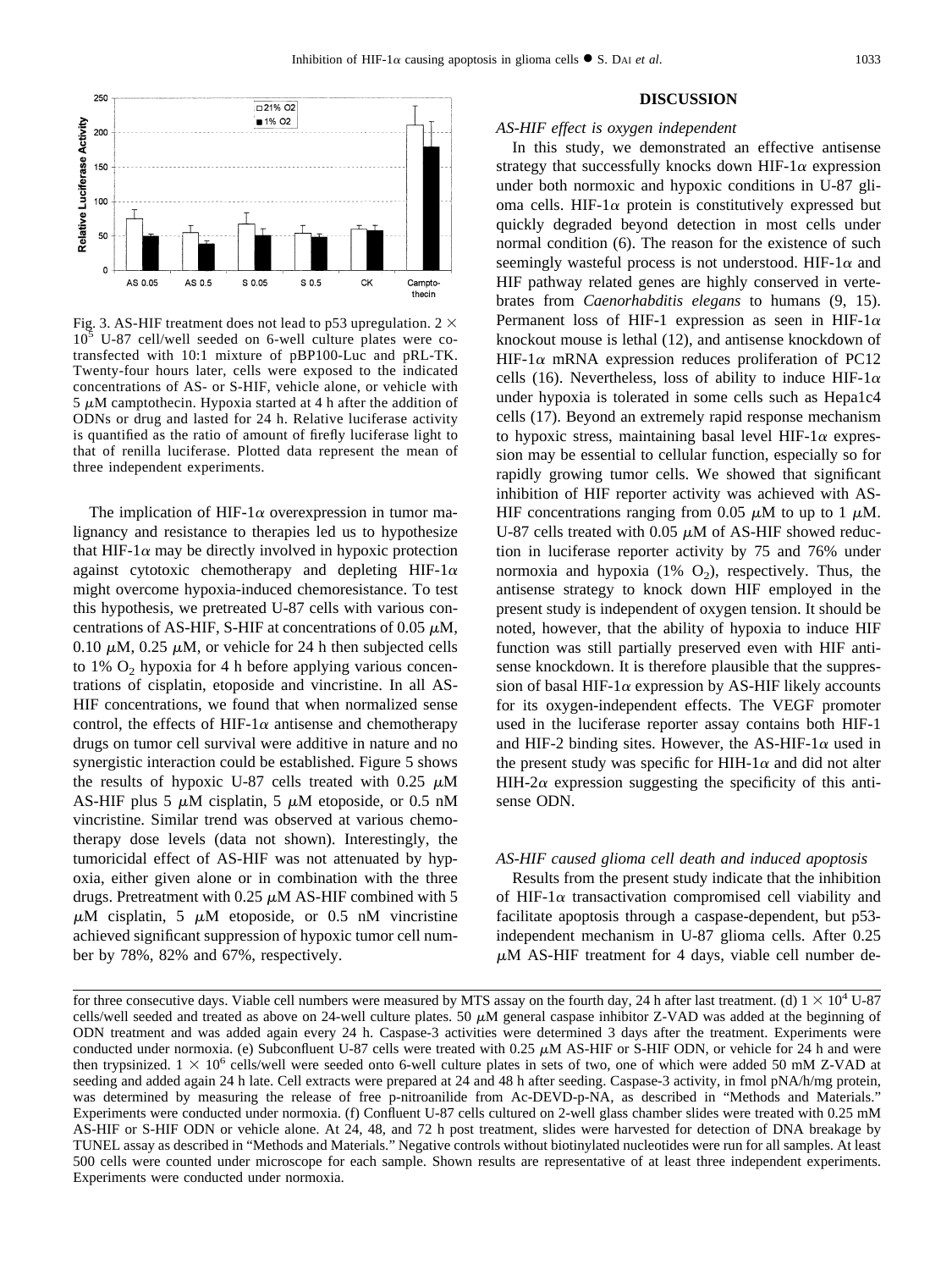<span id="page-7-0"></span>

Fig. 4. Overexpression of HIF-1 $\alpha$  confers chemo-resistance to U-87 cells. (a) 2.5  $\times$  10<sup>5</sup> U-87 cell/well seeded on 6-well culture plates were co-transfected with 10:1:10 mixture of pVEGF-Luc, pRL-TK, and either pcDNA3.1-HIF-1 $\alpha$  or pcDNA3.1 vector without insert. 24 h later, cells were exposed to hypoxia or normoxia for 16 h before being harvested for luciferase assay as described in "Methods and Materials." (b)  $1 \times 10^4$  U-87 cells/well were seeded on 24-well culture plates and transiently transfected with pcDNA3.1-HIF-1 $\alpha$  or pcDNA3.1 empty vector. Twenty hours later, transfected cells were conditioned to either normoxia (21%  $O_2$ ) or hypoxia (1%  $O_2$ ) for a period of 4 h before being treated with various concentrations of cisplatin, etoposide and vincristine for 48 h under correspondent oxygen conditions.. Cell survival was measured MTS assay. Survival of empty vector pcDNA3.1-transfected cells receiving no drug a was set as 100%.

creased 60% and 75% under hypoxic and normoxic conditions respectively. A dose-dependent effect of AS-HIF on cell survival was established between 0.017  $\mu$ M and 1  $\mu$ M. U-87 cells express functional wild-type p53 but normally resist apoptosis. Upregulation of wild-type p53 is not adequate to induce apoptosis phenotype [\(14, 18\)](#page-9-0). The accumulation of HIF-1 $\alpha$  protein is known to stabilize wild-type p53 presumably through direct interaction of unphosphorylated HIF-1 $\alpha$  with wild-type p53 and possibly also HDM2 [\(19\)](#page-9-0). The absence of unphosphorylated HIF-1 $\alpha$  in AS-HIF treated U-87 cells, and hence likely interruption of HIF-1 $\alpha$  interaction with p53 and HDM2 may partially explain the fact that p53 function and expression of p53 target genes did not change by HIF-1 $\alpha$  depletion. A p53-independent apoptotic pathway, which triggers mitochondrial caspase activation events, may be responsible for glioma cell death induced by AS-HIF. Interestingly, we showed the same antisense strategy did not induce cell death in astrocytes in primary cultures. The mechanism by which AS-HIF selectively induces apoptosis in U-87 cells but not astrocytes is not clear. By activating glycolytic metabolism and angiogenic growth, HIF-1 $\alpha$  has an important function in cell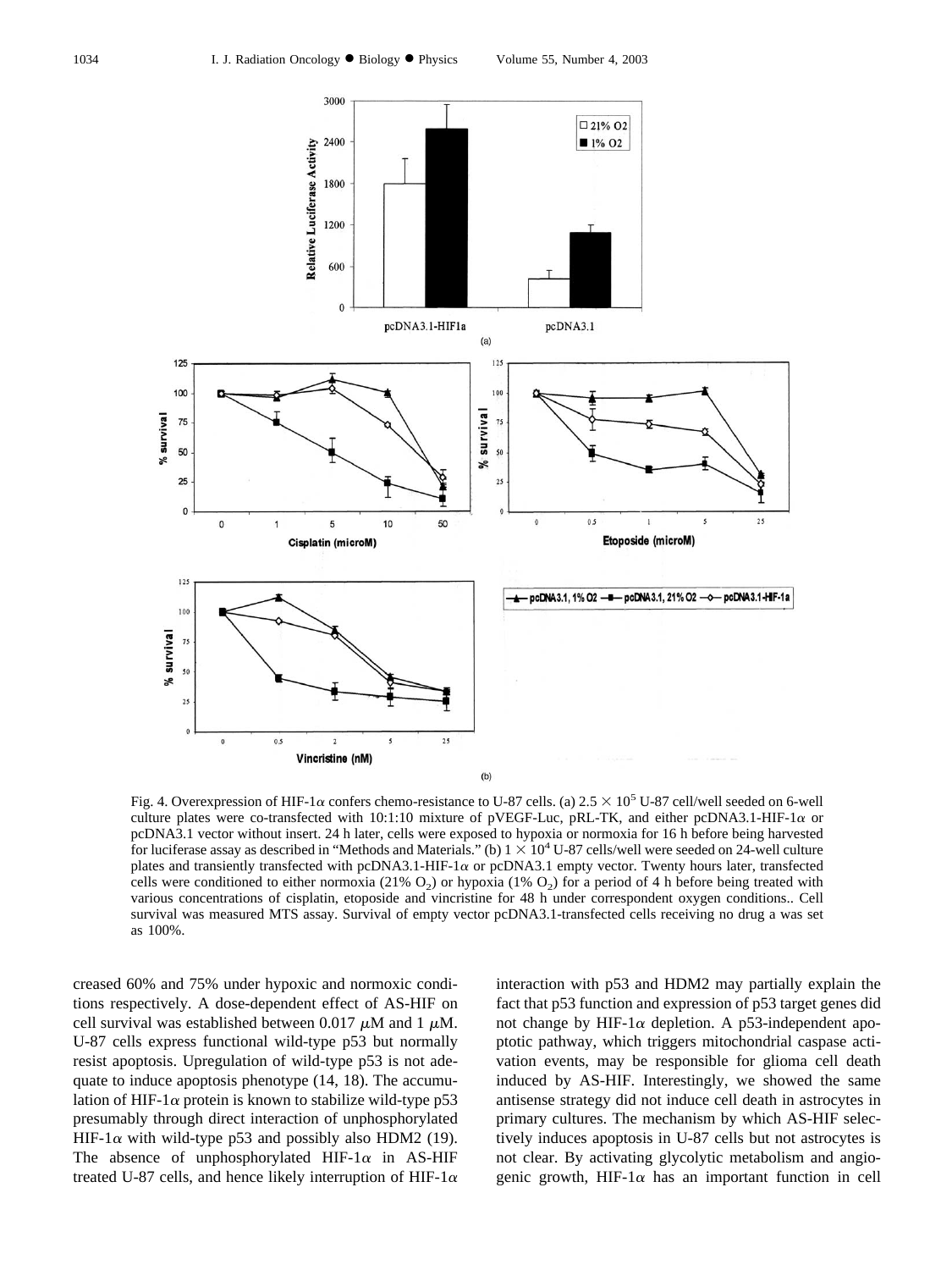<span id="page-8-0"></span>

120 100 % Survival 80 60 40 20 0 S S+Etoposide AS AS+etoposide

Fig. 5. Effect of HIF-1 $\alpha$  inhibition on U-87 glioma cell response to chemotherapy drugs cisplatin, etoposide and vincristine. Subconfluent U-87 cells in T-75 flasks were treated with  $0.25 \mu M$  AS-HIF or S-HIF ODN, or vehicle for 24 h. Viable cells were then detached with trypsin-EDTA, counted and seeded onto 24-well plate at  $1 \times 10^4$  cells/well and allowed to adapt to hypoxic (1% O<sub>2</sub>)condition for 16 h before addition of 5  $\mu$ M cisplatin, 5  $\mu$ M etoposide, or 0.5 nM vincristine. After 48-h incubation with drugs under hypoxia, viable cell numbers were measured by MTS assay. Plotted results are representative of three independent experiments.

survival. However, HIF-1 $\alpha$  is also involved directly and indirectly in activating proapoptotic proteins [\(19, 20\).](#page-9-0) It is possible that neoplastic cells may be more dependent upon HIF-1 $\alpha$  because of a higher metabolic demand and a unique cell survival mechanism involving genes downstream of HIF-1 $\alpha$ . Results presented in this study support the contention that HIF-1 $\alpha$  is a significant mechanism for survival in U-87 cells but not in non-neoplastic astrocytes. A transient suppression of HIF-1 $\alpha$  expression in U-87 glioma cells may shift the balance of apoptotic and pro-apoptotic forces in favor of cell death.

# *AS-HIF exerts additive cytotoxic effect with chemotherapeutic agents on glioma cells*

Overexpression of HIF-1 $\alpha$  is common in human glioma and is speculated to be one of the causes of glioma resistance to chemotherapy and radiation. Thus, inhibition of HIF-1 $\alpha$  may sensitize resistant glioma cells to the cytotoxic effect of radiation and chemotherapeutic agents. We found that when normalized to sense control, the effects of HIF-1 $\alpha$ antisense and chemotherapy drugs on tumor cell survival were additive in nature and that suppressing HIF-1 $\alpha$  did not exert synergistic sensitization of hypoxic U-87 cells to the cytotoxic effect of chemotherapeutic agents. Cell survival was reduced by 5  $\mu$ M cisplatin, 5  $\mu$ M etoposide, or 0.5 nM vincristine by 72%, 65% and 53% with 0.25  $\mu$ M AS-HIF,

and by 37%, 12%, and 25% without AS-HIF, respectively. Furthermore, we found that the antisense-mediated additive effect was not altered by oxygen tension, suggestive of separate mechanisms of cell killing are in operation for AS-HIF and chemotherapeutic agents respectively. Despite numerous reports that HIF-1 $\alpha$  expression in tumors serves as negative prognostic indicator, a causal effect of HIF-1 $\alpha$ in chemotherapy or radiation resistance, to our knowledge, has not been reported. Tumor hypoxia is a heterogeneous event and the consequence of it can be multidimensional. Through HIF-dependent gene transcription pathways, severe hypoxia triggers cytoprotective mechanisms but can also contribute to the activation of proapoptotic genes such as Nip3, a member of the Bcl-2 protein family [\(15\)](#page-9-0). Complete understanding of the molecular events under hypoxia will be needed to dissect the delicate roles played by HIF-1 $\alpha$  in hypoxic tumor resistance. New line of evidence is emerging that HIF-independent pathway contributes significantly to the immunity of cancer cells to apoptotic stimuli. The upregulation of inhibitor of apoptosis protein-2 (IAP-2) by severe hypoxia is HIFindependent and does not involve reoxygenation/reperfusion injury [\(21\)](#page-9-0). Taken together, we suggest that the mechanism for hypoxic tumor cell resistance may be complex and involve HIF-dependent as well as -independent pathway(s).